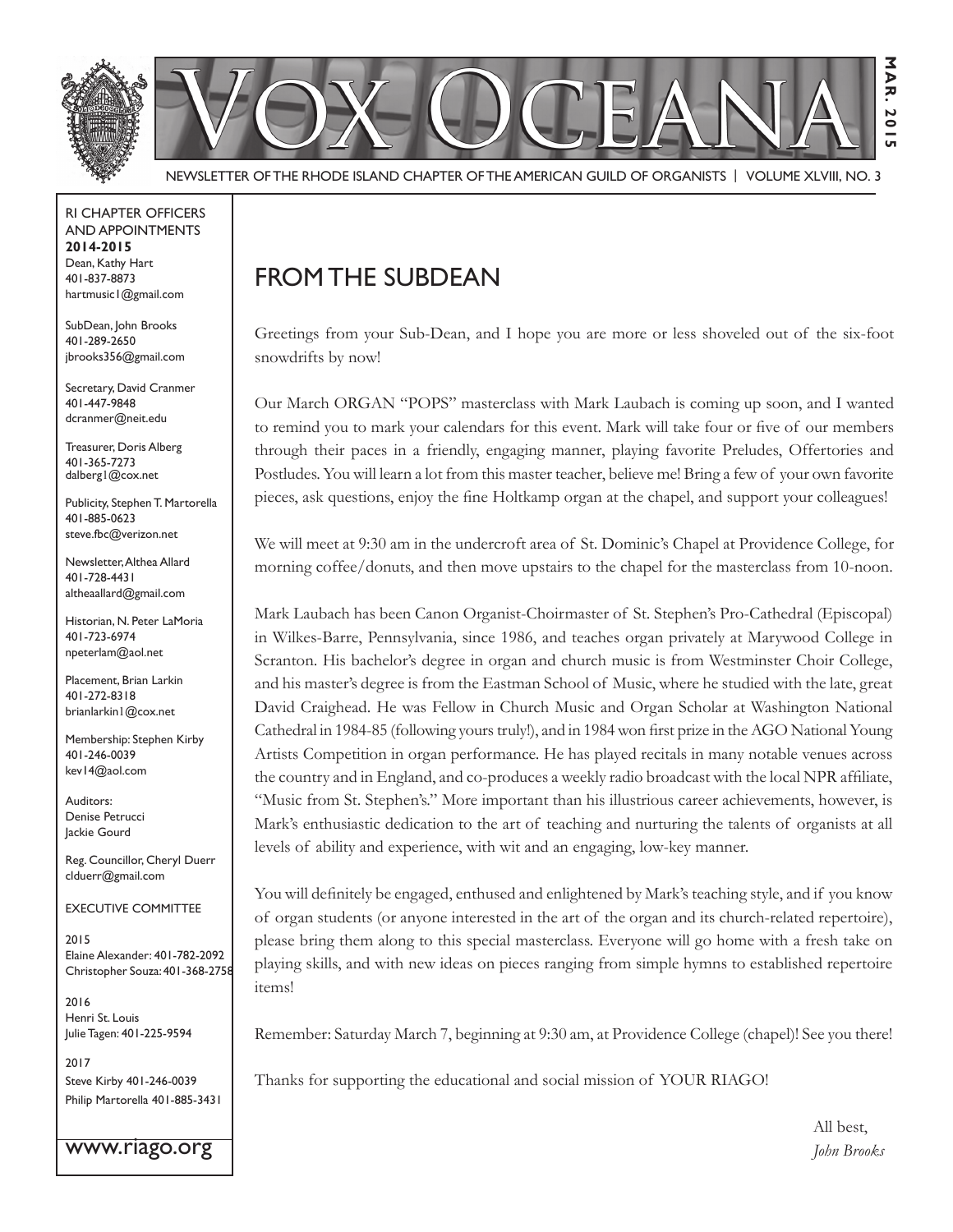## Summer Opportunities

June 29 to July 4: Paul Jacobs returns to the **Oregon Bach Festival** to lead participating organists in daily master classes exploring organ performance and technique, plus tours of significant instruments like the Brombaugh Organ in Central Lutheran Church and Hochhalter Organ in First United Methodist Church in Eugene. Participants and auditors attend performances of featured concerts.

Professional organists and students will be selected as participants through an audition process; however, anyone may audit. Information: oregonbachfestival.com/ organinstitute.

July 18-24: **Organ Tour in Italy**: Tour Italy (Florence Rome, Siena, and Arezzo) under the musical guidance of world-renowned Italian organist, Ennio Cominetti.

The Organ Tour program is designed for organists, pianists, and those interested in the pipe organ and provides a unique mix of music, history, and sight-seeing. Participants will play a variety of organs from the 18th century through today with opportunities to perform in masterclasses and attend lectures on organs, organists, and the history of organ music - Italian and beyond. www:organtour.com

## Musical Chairs

Many of you have changed organ positions since the Directory came out. If you would like to update your information so we know where you are serving, simply send an email to altheaallard@gmail.com for inclusion in an upcoming newsletter. "Inquiring minds want to know!" Thanks.

## OPT FOR E-MAIL

With the cost of postage going up, we encourage you to opt for the newsletter online. Consider the savings to your organization: \$5.39 per year just for postage, not to mention paper, printing, envelopes, labels. Simply e-mail your intention to altheaallard@gmail.com, and you will receive an e-mail each month when the issue is ready. Thanks to the several who have made the change this month!.

## Member Matters

#### **Addition to the Directory:**

 **Martha Hartman,** 131 Cherry Road, Kingston, RI 02881; 401-789-0461; retired

Congratulations to **Paul Cienniwa** on his recent appointment as Director of the Collegiate Chorale at Stonehill College in Easton, MA in addition to his current tenure as choral director at Framingham State University. Paul has recently published his book *By Heart: The Art of Memorizing Music*, available on Amazon, with the Kindle version remaining one of the top 100 books on "music techniques" for much of the past month.

Congratulations to **Eden Casteel**, whose voice student, Jenny Sullivan, a freshman at St. Raphael's Academy in Pawtucket, has been chosen from among 10,000 national and international nominees to sing in a chorus at Carnegie Hall in the "Honors Performance Series" according to an article by Jessica A. Botelho appearing in *The Rhode Island Catholic* of February 12.

### Other Events

**Saturday, March 14 at7:30 pm:** Rhode Island Civic Chorale and Orchestra, Edward Markward, Director with Nicholas Rocha, accompanist, presents "Psalms of Praise & Peace" featuring winners of the Annual Collegiate Vocal Competition as soloists in Mozart, Duruflé, Nelson and Bernstein. Cathedral of Saints Peter & Paul, 30 Fenner Street, Providence. See ricco.org for details.

**Saturday and Sunday March 28 & 29:** Providence Singers, Christine Noel Artistic Director with organist Patrick Aiken present Dvořák, Pärt, Mendelssohn, Stanford, Franz Biebl, and John Tavener. Saturday 7:30 pm at Central Congregational Church, 296 Angell Street, Providence, and Sunday 3 pm at St. Mary's Church, 330 Wood Street, Bristol. See providencesingers.org

### Convention News

#### **June 28 - July 1, 2015**

Visit www.NewHavenAGO2015.org to see what we are offering. There is a wonderful lineup of presenters, ensembles, and instruments.